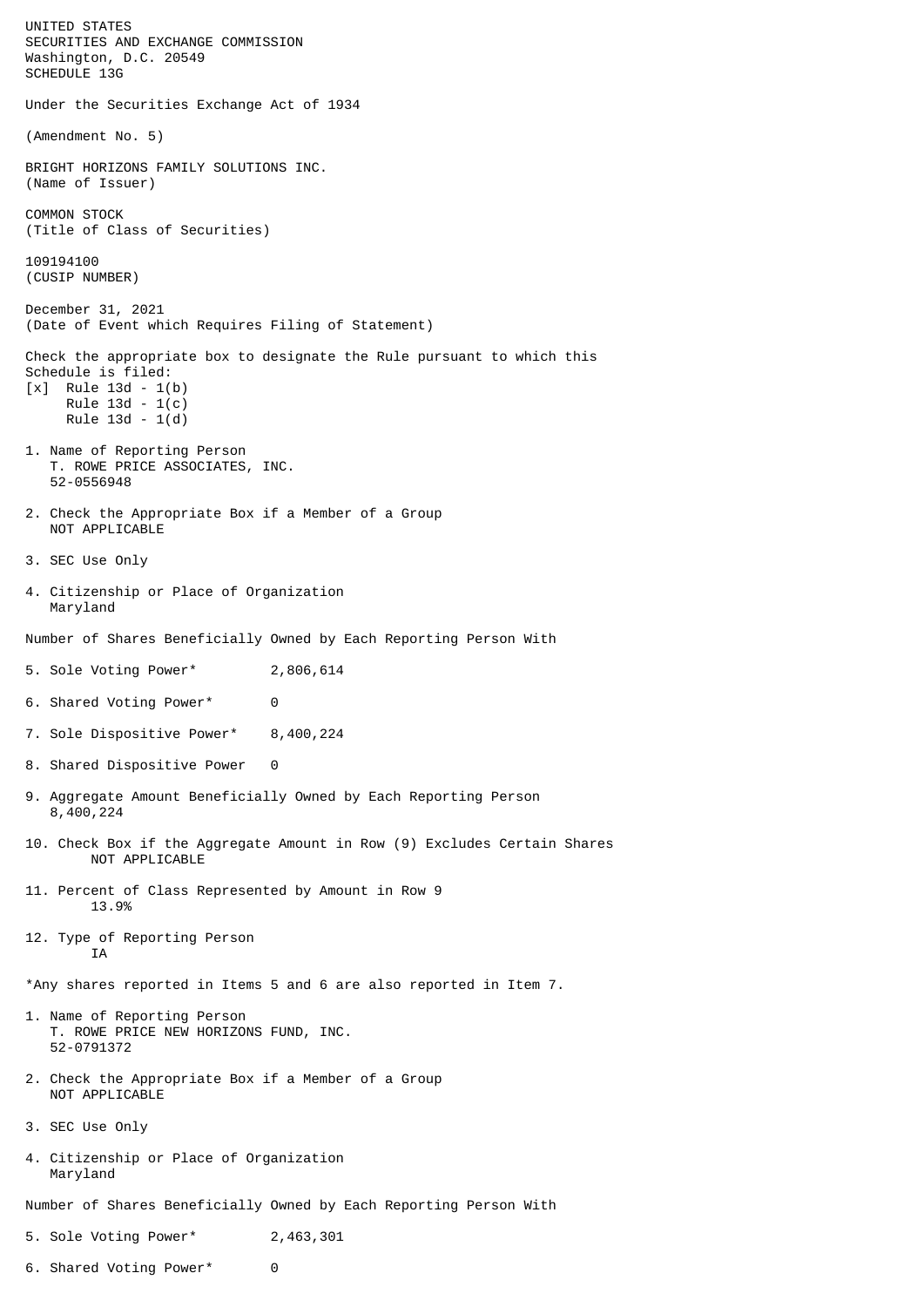7. Sole Dispositive Power\* 0 8. Shared Dispositive Power 0 9. Aggregate Amount Beneficially Owned by Each Reporting Person 2,463,301 10. Check Box if the Aggregate Amount in Row (9) Excludes Certain Shares NOT APPLICABLE 11. Percent of Class Represented by Amount in Row 9 4.0% 12. Type of Reporting Person T<sub>V</sub> \*Any shares reported in Items 5 and 6 are also reported in Item 7. Item 1(a) Name of Issuer: BRIGHT HORIZONS FAMILY SOLUTIONS INC. Item 1(b) Address of Issuer's Principal Executive Offices: 2 WELLS AVENUE, NEWTON, MASSACHUSETTS 02459 Item 2(a) Name of Person(s) Filing: (1) T. ROWE PRICE ASSOCIATES, INC. ("Price Associates") (2) T. ROWE PRICE NEW HORIZONS FUND, INC. X Attached as Exhibit A is a copy of an agreement between the Persons Filing (as specified hereinabove) that this Schedule 13G is being filed on behalf of each of them. Item 2(b) Address of Principal Business Office: 100 E. Pratt Street, Baltimore, MD 21202 Item 2(c) Citizenship or Place of Organization: (1) Maryland (2) Maryland Item 2(d) Title of Class of Securities: COMMON STOCK Item 2(e) Cusip Number: 109194100 Item 3: The person filing this Schedule 13G is an: X Investment Adviser registered under Section 203 of the Investment Advisers Act of 1940 X Investment Company registered under Section 8 of the Investment Company Act of 1940 Item 4: Reference is made to Items 5-11 on the preceding pages of this Schedule 13G. Item 5: Ownership of Five Percent or Less of a Class This statement is being filed to report the fact that, as of the date of this report, T. ROWE PRICE NEW HORIZONS FUND, INC. has ceased to be the beneficial owner of more than five percent of the class of securities. This Item 5 is not applicable with respect to Price Associates. Item 6: Ownership of More than Five Percent on Behalf of Another Person (1) Price Associates does not serve as custodian of the assets of any of its clients; accordingly, in each instance only the client or the client's custodian or trustee bank has the right to receive dividends paid with respect to, and proceeds from the sale of, such securities.

> The ultimate power to direct the receipt of dividends paid with respect to, and the proceeds from the sale of, such securities, is vested in the individual and institutional clients which Price Associates serves as investment adviser. Any and all discretionary authority which has been delegated to Price Associates may be revoked in whole or in part at any time.

 Except as may be indicated if this is a joint filing with one of the registered investment companies sponsored by Price Associates which it also serves as investment adviser ("T. Rowe Price Funds"), not more than 5% of the class of such securities is owned by any one client subject to the investment advice of Price Associates.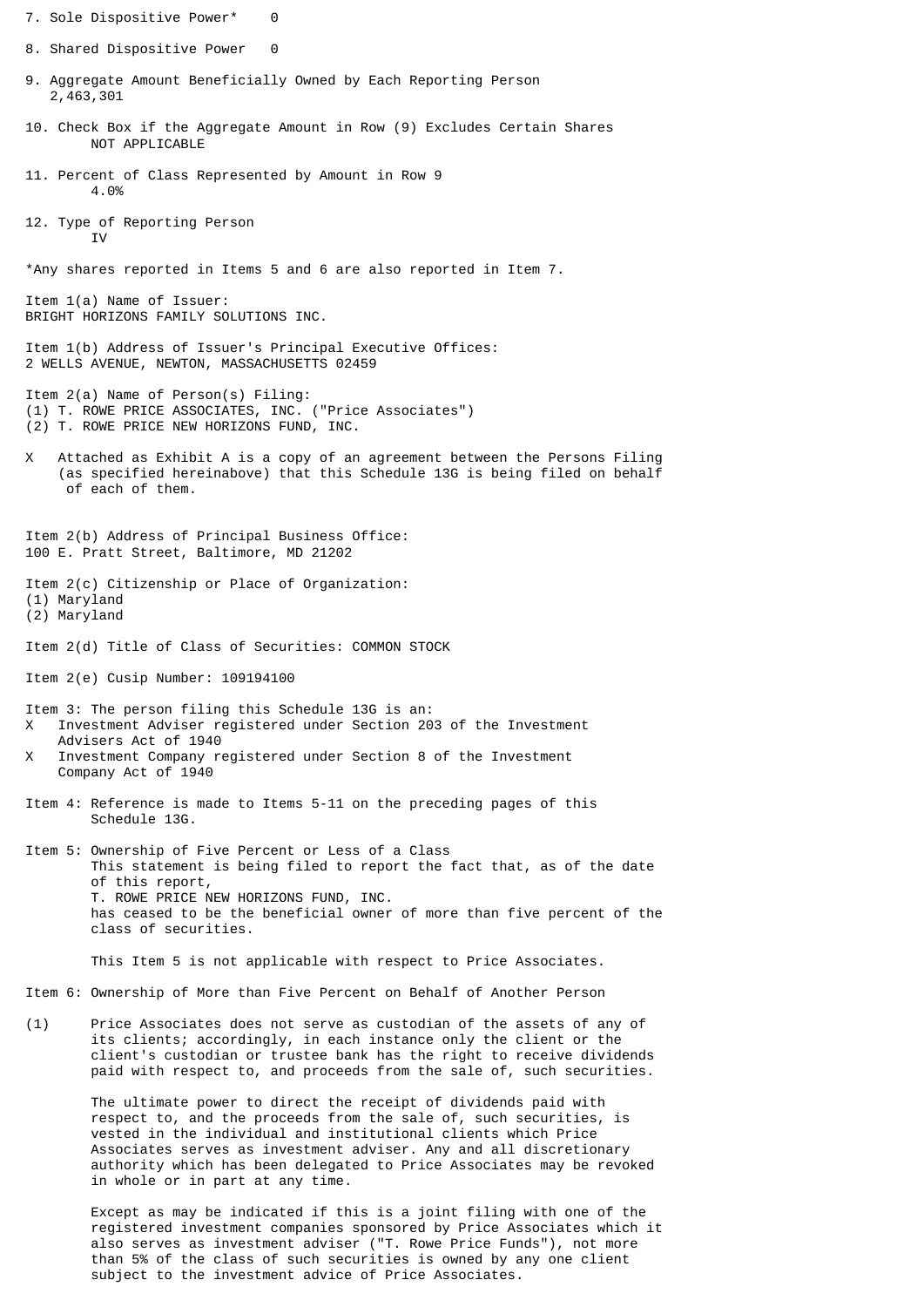- (2) With respect to securities owned by any one of the T. Rowe Price Funds, only the custodian for each of such Funds, has the right to receive dividends paid with respect to, and proceeds from the sale of, such securities. No other person is known to have such right, except that the shareholders of each such Fund participate proportionately in any dividends and distributions so paid.
- Item 7: Identification and Classification of the Subsidiary Which Acquired the Security Being Reported on By the Parent Holding Company. Not Applicable
- Item 8: Identification and Classification of Members of the Group Not Applicable
- Item 9: Notice of Dissolution of Group Not Applicable
- Item 10: Certification

 By signing below I certify that, to the best of my knowledge and belief, the securities referred to above were acquired in the ordinary course of business and were not acquired and are not held for the purpose of or with the effect of changing or influencing the control of the issuer of the securities and were not acquired and are not held in connection with or as a participant in any transaction having that purpose or effect. T. Rowe Price Associates, Inc. hereby declares and affirms that the filing of Schedule 13G shall not be construed as an admission that Price Associates is the beneficial owner of the securities referred to, which beneficial ownership is expressly denied.

Signature.

 After reasonable inquiry and to the best of my knowledge and belief, I certify that the information set forth in this statement is true, complete and correct.

T. ROWE PRICE ASSOCIATES, INC. Date: February 14, 2022 Signature: /s/ David Oestreicher Name & Title: David Oestreicher, Executive Vice President

T. ROWE PRICE NEW HORIZONS FUND, INC. Date: February 14, 2022 Signature: /s/ David Oestreicher Name & Title: David Oestreicher, Executive Vice President

12/31/2021

EXHIBIT A AGREEMENT JOINT FILING OF SCHEDULE 13G

Price Associates, Inc. (an investment adviser registered under the Investment Advisers Act of 1940), and T. ROWE PRICE NEW HORIZONS FUND, INC., all of which are Maryland corporations, hereby agree to file jointly the statement on Schedule 13G to which this Agreement is attached, and any amendments thereto which may be deemed necessary, pursuant to Regulation 13D-G under the Securities Exchange Act of 1934.

It is understood and agreed that each of the parties hereto is responsible for the timely filing of such statement and any amendments thereto, and for the completeness and accuracy of the information concerning such party contained therein, but such party is not responsible for the completeness or accuracy of information concerning the other party unless such party knows or has reason to believe that such information is inaccurate.

It is understood and agreed that a copy of this Agreement shall be attached as an exhibit to the statement on Schedule 13G, and any amendments hereto, filed on behalf of each of the parties hereto.